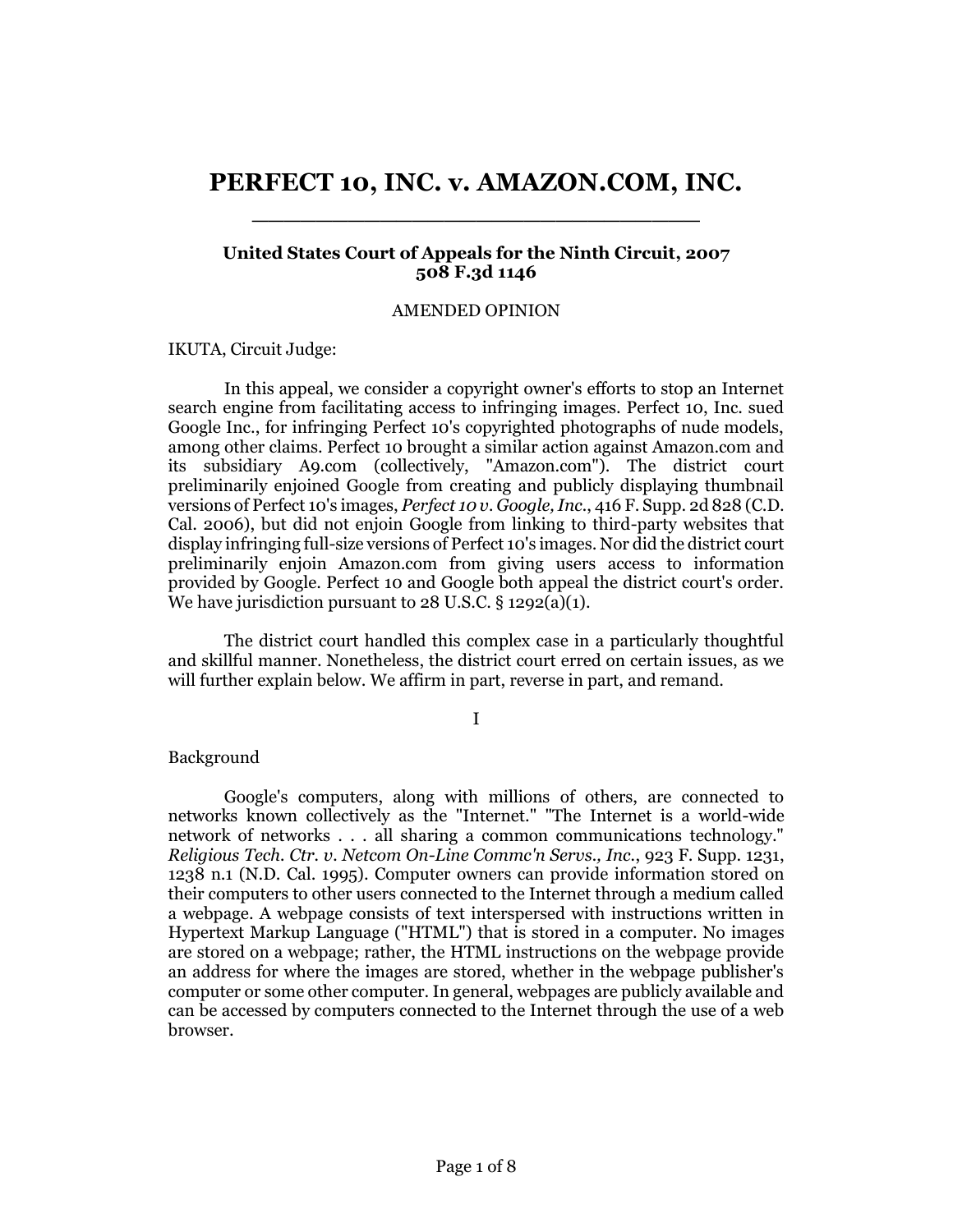Google operates a search engine, a software program that automatically accesses thousands of websites (collections of webpages) and indexes them within a database stored on Google's computers. When a Google user accesses the Google website and types in a search query, Google's software searches its database for websites responsive to that search query. Google then sends relevant information from its index of websites to the user's computer. Google's search engines can provide results in the form of text, images, or videos.

The Google search engine that provides responses in the form of images is called "Google Image Search." In response to a search query, Google Image Search identifies text in its database responsive to the query and then communicates to users the images associated with the relevant text. Google's software cannot recognize and index the images themselves. Google Image Search provides search results as a webpage of small images called "thumbnails," which are stored in Google's servers. The thumbnail images are reduced, lower-resolution versions of full-sized images stored on third-party computers.

When a user clicks on a thumbnail image, the user's browser program interprets HTML instructions on Google's webpage. These HTML instructions direct the user's browser to cause a rectangular area (a "window") to appear on the user's computer screen. The window has two separate areas of information. The browser fills the top section of the screen with information from the Google webpage, including the thumbnail image and text. The HTML instructions also give the user's browser the address of the website publisher's computer that stores the full-size version of the thumbnail. By following the HTML instructions to access the third-party webpage, the user's browser connects to the website publisher's computer, downloads the full-size image, and makes the image appear at the bottom of the window on the user's screen. Google does not store the images that fill this lower part of the window and does not communicate the images to the user; Google simply provides HTML instructions directing a user's browser to access a third-party website. However, the top part of the window (containing the information from the Google webpage) appears to frame and comment on the bottom part of the window. Thus, the user's window appears to be filled with a single integrated presentation of the full-size image, but it is actually an image from a third-party website framed by information from Google's website. The process by which the webpage directs a user's browser to incorporate content from different computers into a single window is referred to as "in-line linking." *Kelly v. Arriba Soft Corp*., 336 F.3d 811, 816 (9th Cir. 2003). The term "framing" refers to the process by which information from one computer appears to frame and annotate the in-line linked content from another computer. *Perfect 10*, 416 F. Supp. 2d at 833-34.

Google also stores webpage content in its cache. For each cached webpage, Google's cache contains the text of the webpage as it appeared at the time Google indexed the page, but does not store images from the webpage. *Id*. at 833. Google may provide a link to a cached webpage in response to a user's search query.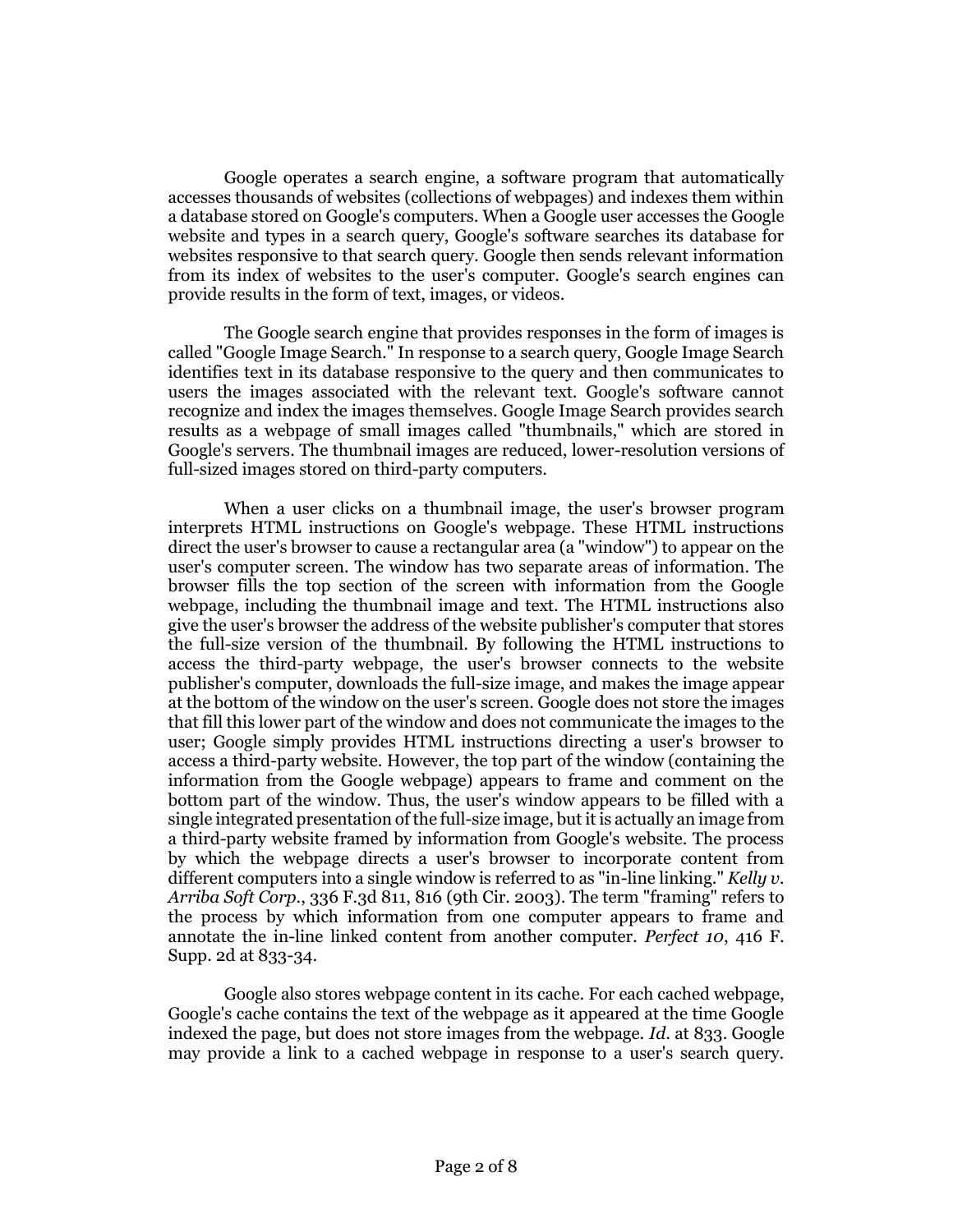However, Google's cache version of the webpage is not automatically updated when the webpage is revised by its owner. So if the webpage owner updates its webpage to remove the HTML instructions for finding an infringing image, a browser communicating directly with the webpage would not be able to access that image. However, Google's cache copy of the webpage would still have the old HTML instructions for the infringing image. Unless the owner of the computer changed the HTML address of the infringing image, or otherwise rendered the image unavailable, a browser accessing Google's cache copy of the website could still access the image where it is stored on the website publisher's computer. In other words, Google's cache copy could provide a user's browser with valid directions to an infringing image even though the updated webpage no longer includes that infringing image.

In addition to its search engine operations, Google generates revenue through a business program called "AdSense." Under this program, the owner of a website can register with Google to become an AdSense "partner." The website owner then places HTML instructions on its webpages that signal Google's server to place advertising on the webpages that is relevant to the webpages' content. Google's computer program selects the advertising automatically by means of an algorithm. AdSense participants agree to share the revenues that flow from such advertising with Google.

Google also generated revenues through an agreement with Amazon.com that allowed Amazon.com to in-line link to Google's search results. Amazon.com gave its users the impression that Amazon.com was providing search results, but Google communicated the search results directly to Amazon.com's users. Amazon.com routed users' search queries to Google and automatically transmitted Google's responses (i.e., HTML instructions for linking to Google's search results) back to its users.

Perfect 10 markets and sells copyrighted images of nude models. Among other enterprises, it operates a subscription website on the Internet. Subscribers pay a monthly fee to view Perfect 10 images in a "members' area" of the site. Subscribers must use a password to log into the members' area. Google does not include these password-protected images from the members' area in Google's index or database. Perfect 10 has also licensed Fonestarz Media Limited to sell and distribute Perfect 10's reduced-size copyrighted images for download and use on cell phones.

Some website publishers republish Perfect 10's images on the Internet without authorization. Once this occurs, Google's search engine may automatically index the webpages containing these images and provide thumbnail versions of images in response to user inquiries. When a user clicks on the thumbnail image returned by Google's search engine, the user's browser accesses the third-party webpage and in-line links to the full-sized infringing image stored on the website publisher's computer. This image appears, in its original context, on the lower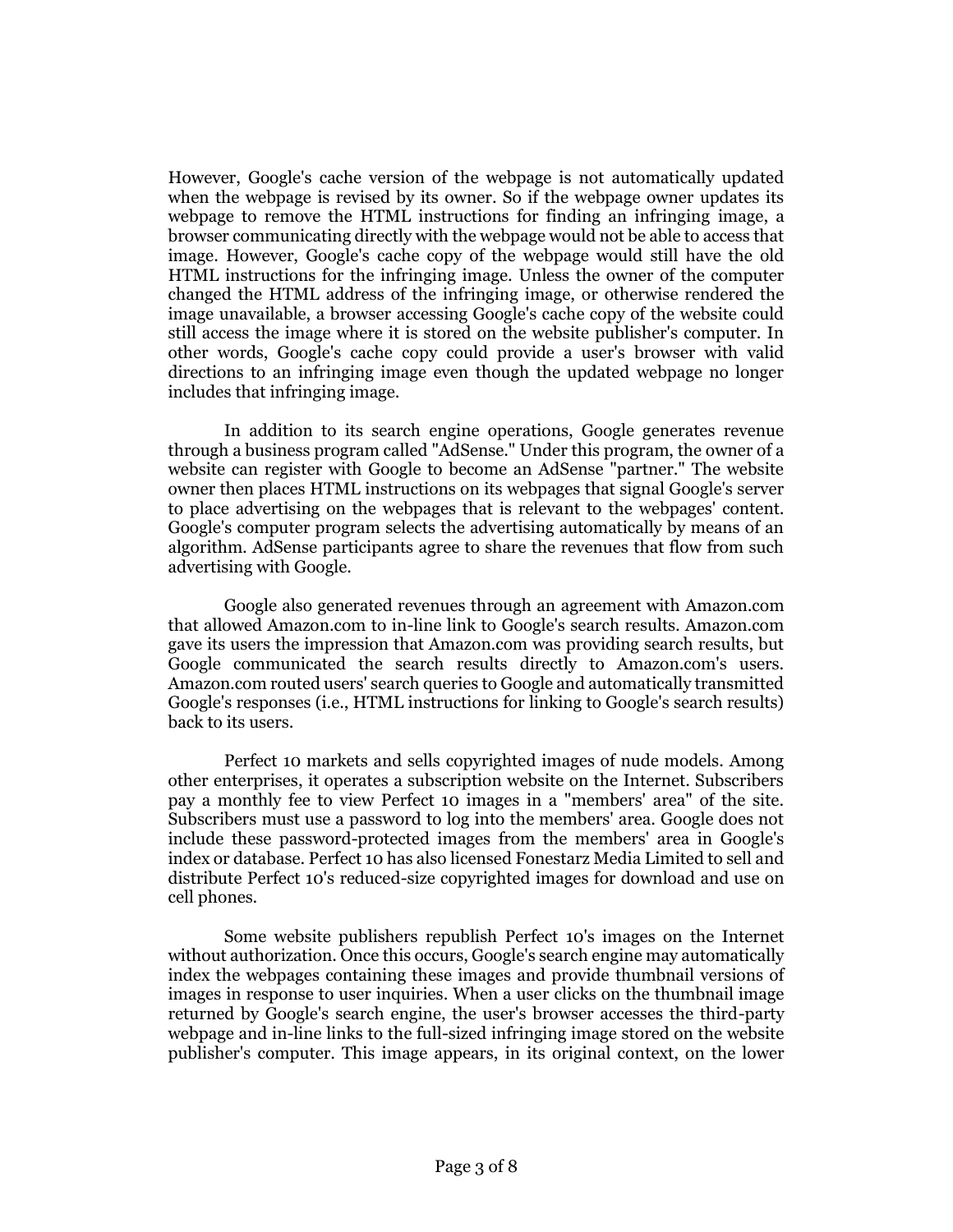portion of the window on the user's computer screen framed by information from Google's webpage.

*Procedural History.* In May 2001, Perfect 10 began notifying Google that its thumbnail images and in-line linking to the full-size images infringed Perfect 10's copyright. Perfect 10 continued to send these notices through 2005.

On November 19, 2004, Perfect 10 filed an action against Google that included copyright infringement claims. This was followed by a similar action against Amazon.com on June 29, 2005. On July 1, 2005 and August 24, 2005, Perfect 10 sought a preliminary injunction to prevent Amazon.com and Google, respectively, from "copying, reproducing, distributing, publicly displaying, adapting or otherwise infringing, or contributing to the infringement" of Perfect 10's photographs; linking to websites that provide full-size infringing versions of Perfect 10's photographs; and infringing Perfect 10's username/password combinations.

The district court consolidated the two actions and heard both preliminary injunction motions on November 7, 2005. The district court issued orders granting in part and denying in part the preliminary injunction against Google and denying the preliminary injunction against Amazon.com. Perfect 10 and Google crossappealed the partial grant and partial denial of the preliminary injunction motion, and Perfect 10 appealed the denial of the preliminary injunction against Amazon.com. On June 15, 2006, the district court temporarily stayed the preliminary injunction.

### II

### Standard of Review

We review the district court's grant or denial of a preliminary injunction for an abuse of discretion. *A&M Records, Inc. v. Napster, Inc.*, 239 F.3d 1004, 1013 (9th Cir. 2001). The district court must support a preliminary injunction with findings of fact, which we review for clear error. *Earth Island Inst. v. U.S. Forest Serv.*, 442 F.3d 1147, 1156 (9th Cir. 2006). We review the district court's conclusions of law de novo. *Napster*, 239 F.3d at 1013.

Section 502(a) of the Copyright Act authorizes a court to grant injunctive relief "on such terms as it may deem reasonable to prevent or restrain infringement of a copyright." 17 U.S.C. § 502(a). "Preliminary injunctive relief is available to a party who demonstrates either: (1) a combination of probable success on the merits and the possibility of irreparable harm; or (2) that serious questions are raised and the balance of hardships tips in its favor. These two formulations represent two points on a sliding scale in which the required degree of irreparable harm increases as the probability of success decreases." *Napster*, 239 F.3d at 1013 (internal quotation and citation omitted). . . . .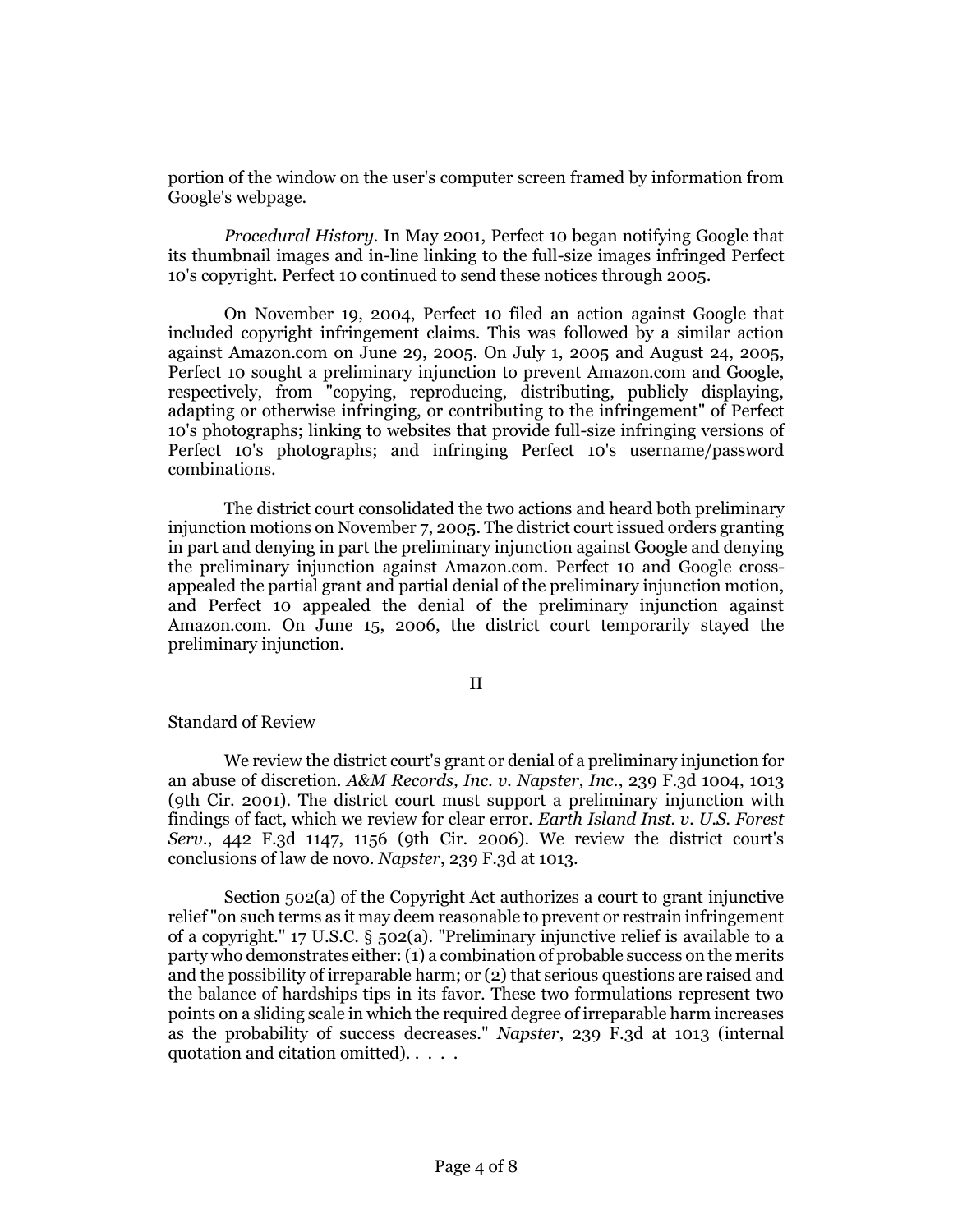## Direct Infringement

Perfect 10 claims that Google's search engine program directly infringes two exclusive rights granted to copyright holders: its display rights and its distribution rights. "Plaintiffs must satisfy two requirements to present a prima facie case of direct infringement: (1) they must show ownership of the allegedly infringed material and (2) they must demonstrate that the alleged infringers violate at least one exclusive right granted to copyright holders under 17 U.S.C. § 106." *Napster*, 239 F.3d at 1013; *see* 17 U.S.C. § 501(a). Even if a plaintiff satisfies these two requirements and makes a prima facie case of direct infringement, the defendant may avoid liability if it can establish that its use of the images is a "fair use" as set forth in 17 U.S.C. § 107. *See Kelly*, 336 F.3d at 817.

Perfect 10's ownership of at least some of the images at issue is not disputed. *See Perfect 10*, 416 F. Supp. 2d at 836.

The district court held that Perfect 10 was likely to prevail in its claim that Google violated Perfect 10's display right with respect to the infringing thumbnails. *Id*. at 844. However, the district court concluded that Perfect 10 was not likely to prevail on its claim that Google violated either Perfect 10's display or distribution right with respect to its full-size infringing images. *Id*. at 844-45. We review these rulings for an abuse of discretion. *Napster*, 239 F.3d at 1013.

## *A. Display Right*

In considering whether Perfect 10 made a prima facie case of violation of its display right, the district court reasoned that a computer owner that stores an image as electronic information and serves that electronic information directly to the user ("i.e., physically sending ones and zeroes over the [I]nternet to the user's browser," *Perfect 10*, 416 F. Supp. 2d at 839) is displaying the electronic information in violation of a copyright holder's exclusive display right. *Id.* at 843- 45; *see* 17 U.S.C. § 106(5). Conversely, the owner of a computer that does not store and serve the electronic information to a user is not displaying that information, even if such owner in-line links to or frames the electronic information. *Perfect 10*, 416 F. Supp. 2d at 843-45. The district court referred to this test as the "server test." *Id*. at 838-39.

Applying the server test, the district court concluded that Perfect 10 was likely to succeed in its claim that Google's thumbnails constituted direct infringement but was unlikely to succeed in its claim that Google's in-line linking to full-size infringing images constituted a direct infringement. *Id*. at 843-45. As explained below, because this analysis comports with the language of the Copyright Act, we agree with the district court's resolution of both these issues.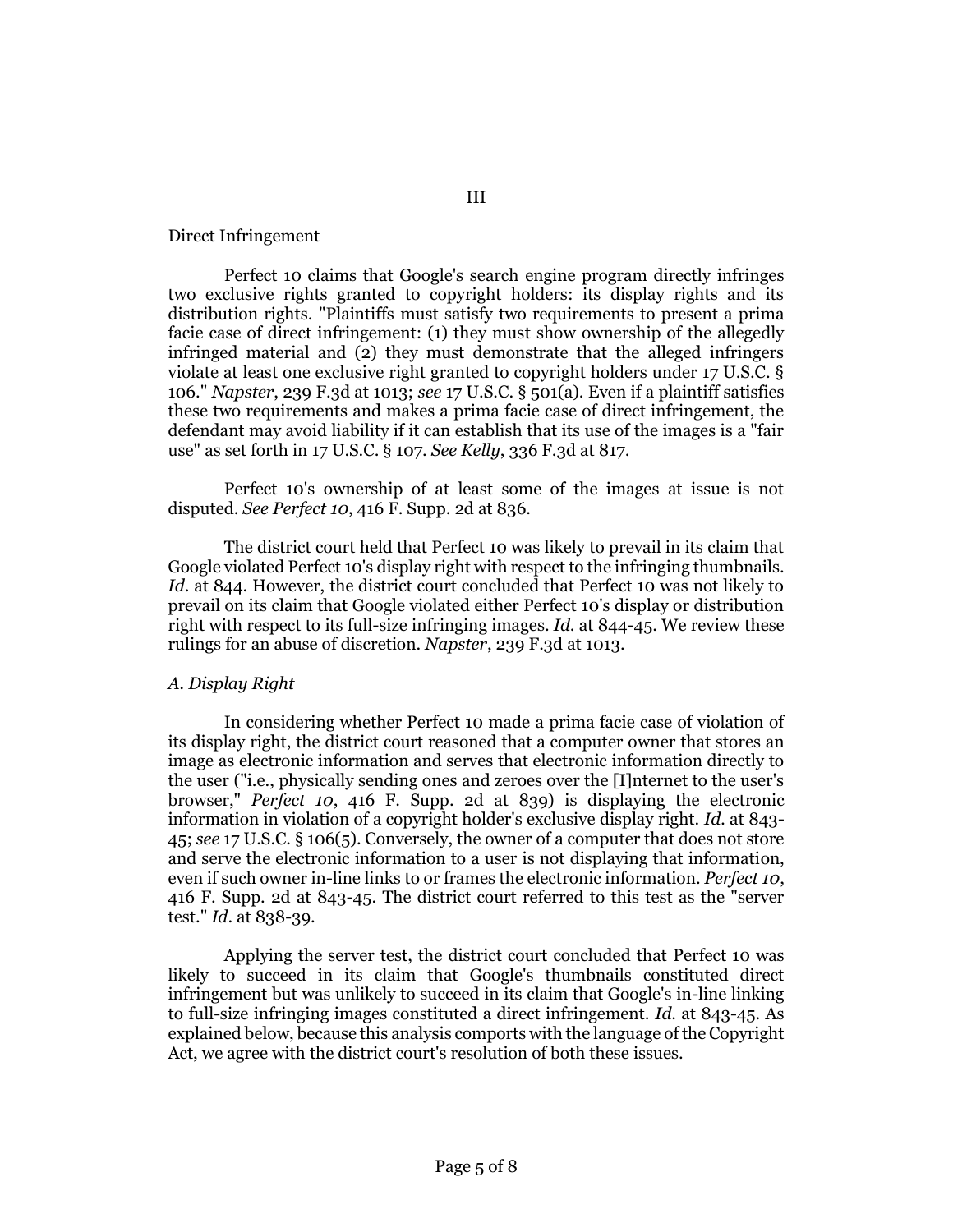We have not previously addressed the question when a computer displays a copyrighted work for purposes of section  $106(5)$ . Section  $106(5)$  states that a copyright owner has the exclusive right "to display the copyrighted work publicly." The Copyright Act explains that "display" means "to show a copy of it, either directly or by means of a film, slide, television image, or any other device or process . . . ." 17 U.S.C. § 101. Section 101 defines "copies" as "material objects, other than phonorecords, in which a work is fixed by any method now known or later developed, and from which the work can be perceived, reproduced, or otherwise communicated, either directly or with the aid of a machine or device." *Id*. Finally, the Copyright Act provides that "[a] work is 'fixed' in a tangible medium of expression when its embodiment in a copy or phonorecord, by or under the authority of the author, is sufficiently permanent or stable to permit it to be perceived, reproduced, or otherwise communicated for a period of more than transitory duration." *Id*.

We must now apply these definitions to the facts of this case. A photographic image is a work that is "'fixed' in a tangible medium of expression," for purposes of the Copyright Act, when embodied (i.e., stored) in a computer's server (or hard disk, or other storage device). The image stored in the computer is the "copy" of the work for purposes of copyright law. *See MAI Sys. Corp. v. Peak Computer, Inc.*, 991 F.2d 511, 517-18 (9th Cir. 1993) (a computer makes a "copy" of a software program when it transfers the program from a third party's computer (or other storage device) into its own memory, because the copy of the program recorded in the computer is "fixed" in a manner that is "sufficiently permanent or stable to permit it to be perceived, reproduced, or otherwise communicated for a period of more than transitory duration" (quoting 17 U.S.C. § 101)). The computer owner shows a copy "by means of a . . . device or process" when the owner uses the computer to fill the computer screen with the photographic image stored on that computer, or by communicating the stored image electronically to another person's computer. 17 U.S.C. § 101. In sum, based on the plain language of the statute, a person displays a photographic image by using a computer to fill a computer screen with a copy of the photographic image fixed in the computer's memory. There is no dispute that Google's computers store thumbnail versions of Perfect 10's copyrighted images and communicate copies of those thumbnails to Google's users.<sup>6</sup> Therefore, Perfect 10 has made a prima facie case that Google's communication of its stored thumbnail images directly infringes Perfect 10's display right.

 $\overline{a}$ 

<sup>6</sup> Because Google initiates and controls the storage and communication of these thumbnail images, we do not address whether an entity that merely passively owns and manages an Internet bulletin board or similar system violates a copyright owner's display and distribution rights when the users of the bulletin board or similar system post infringing works. *Cf. CoStar Group, Inc. v. LoopNet, Inc.,* 373 F.3d 544 (4th Cir. 2004).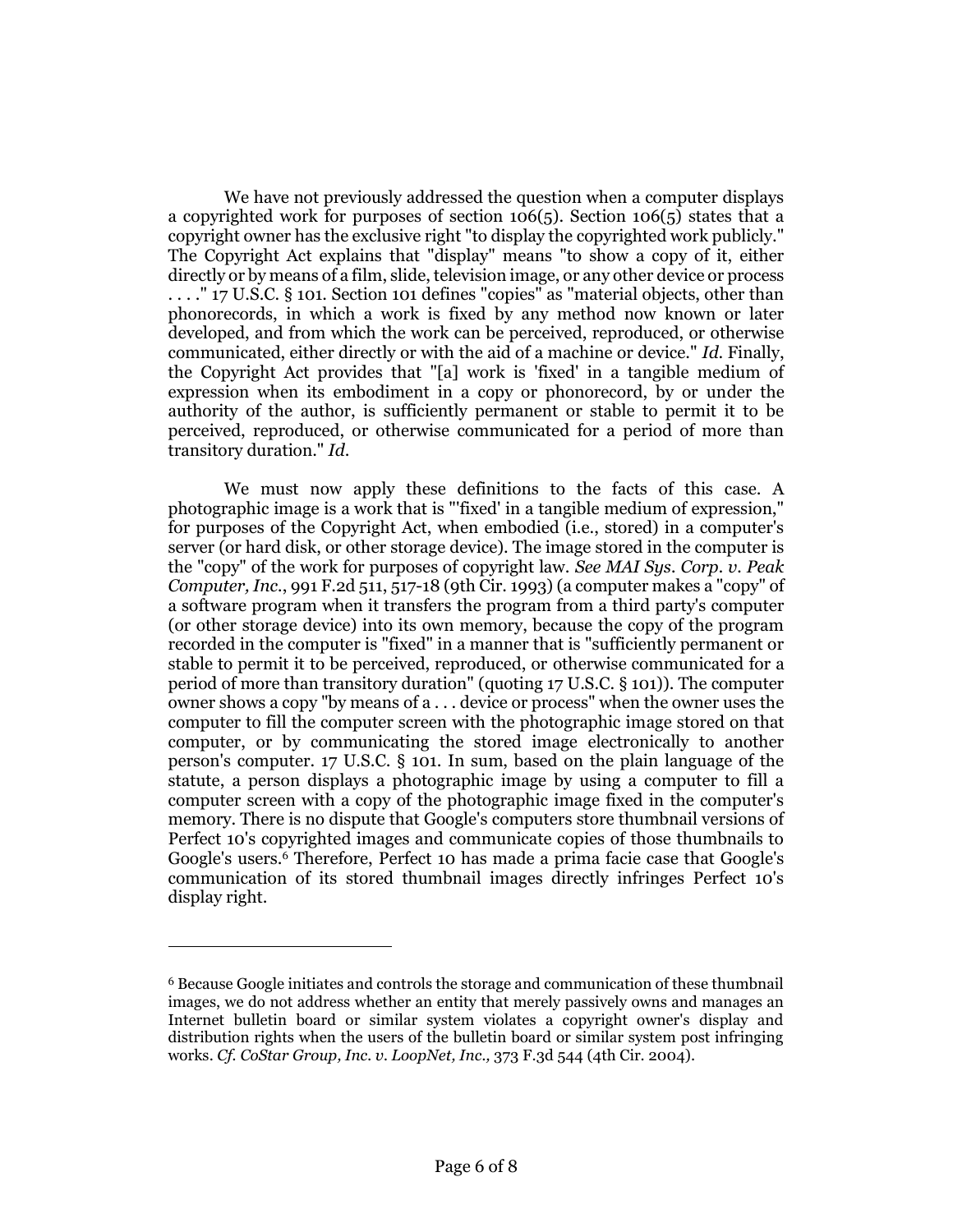Google does not, however, display a copy of full-size infringing photographic images for purposes of the Copyright Act when Google frames in-line linked images that appear on a user's computer screen. Because Google's computers do not store the photographic images, Google does not have a copy of the images for purposes of the Copyright Act. In other words, Google does not have any "material objects . . . in which a work is fixed . . . and from which the work can be perceived, reproduced, or otherwise communicated" and thus cannot communicate a copy. 17 U.S.C. § 101.

Instead of communicating a copy of the image, Google provides HTML instructions that direct a user's browser to a website publisher's computer that stores the full-size photographic image. Providing these HTML instructions is not equivalent to showing a copy. First, the HTML instructions are lines of text, not a photographic image. Second, HTML instructions do not themselves cause infringing images to appear on the user's computer screen. The HTML merely gives the address of the image to the user's browser. The browser then interacts with the computer that stores the infringing image. It is this interaction that causes an infringing image to appear on the user's computer screen. Google may facilitate the user's access to infringing images. However, such assistance raises only contributory liability issues, *see Metro-Goldwyn-Mayer Studios, Inc. v. Grokster, Ltd.*, 545 U.S. 913, 929-30, 125 S. Ct. 2764, 162 L. Ed. 2d 781 (2005), *Napster,* 239 F.3d at 1019, and does not constitute direct infringement of the copyright owner's display rights.

Perfect 10 argues that Google displays a copy of the full-size images by framing the full-size images, which gives the impression that Google is showing the image within a single Google webpage. While in-line linking and framing may cause some computer users to believe they are viewing a single Google webpage, the Copyright Act, unlike the Trademark Act, does not protect a copyright holder against acts that cause consumer confusion. *Cf.* 15 U.S.C. § 1114(1) (providing that a person who uses a trademark in a manner likely to cause confusion shall be liable in a civil action to the trademark registrant).<sup>7</sup>

 $\overline{a}$ 

<sup>7</sup> Perfect 10 also argues that Google violates Perfect 10's right to display full-size images because Google's in-line linking meets the Copyright Act's definition of "to perform or display a work 'publicly.'" 17 U.S.C. § 101. This phrase means "to transmit or otherwise communicate a performance or display of the work to . . . the public, by means of any device or process, whether the members of the public capable of receiving the performance or display receive it in the same place or in separate places and at the same time or at different times." *Id.* Perfect 10 is mistaken. Google's activities do not meet this definition because Google transmits or communicates only an address which directs a user's browser to the location where a copy of the full-size image is displayed. Google does not communicate a display of the work itself.